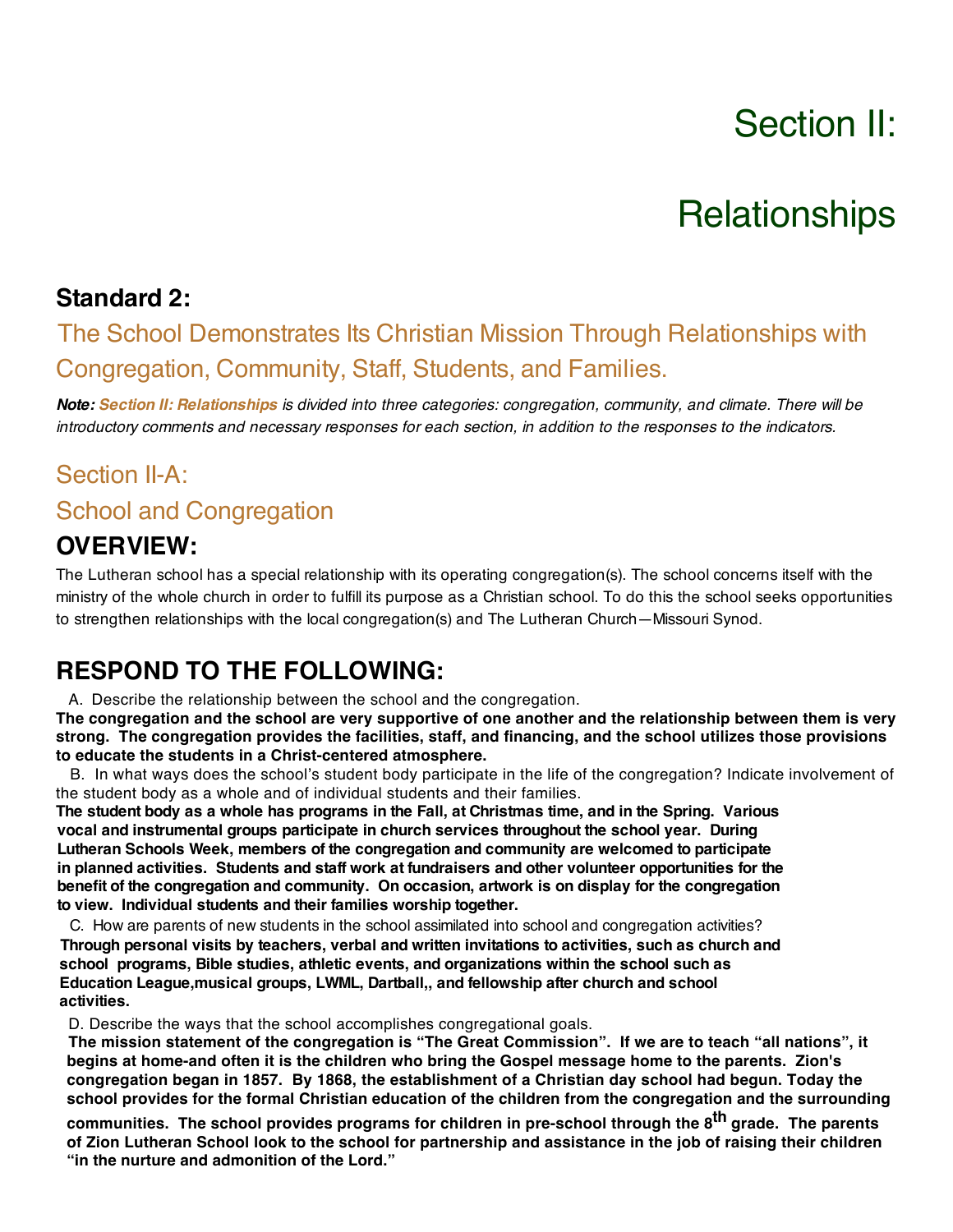E. Describe the relationship of your school to your LCMS district and to the Synod.

**Zion Lutheran School's faculty participates in the educational activities of the Minnesota South District of the Missouri Synod. We use curriculum materials prepared by the Synod and financially support district mission projects. The teachers and principal also attend district conferences and have served in official positions.**

#### **REQUIRED INDICATOR OF SUCCESS:**

Indicate whether or not the school meets the required indicator of success by circling **Yes** or **No**.



YES NO \*2:01 The school is operated by one or more congregations of The Lutheran Church—Missouri Synod or maintains an active RSO status with the Synod.

### **GENERAL INDICATORS OF SUCCESS:**

General Indicators of Success help the school quantify its compliance with the Required Standard. Evaluate your school's compliance with each General Indicator of Success using the criterion defined below. In the "Comments" section related to that indicator, specify how your school falls short of full compliance for any indicator marked less than "**Met in Full**."

**Met in Full—**The indicator of success has been completely accomplished by the school. It is verifiable through evidence and documentation.

**Mostly Met—**The indicator of success has been partially accomplished by the school. Documentation and evidence regularly indicate that the school is well on the way toward full accomplishment of the indicator.

**Rarely Met—**Infrequent implementation of an indicator of success. This indicator rarely occurs in the school and evidence and documentation for compliance are minimally present.

**Not Presently Met—**There has been no progress by the school toward the accomplishment of this indicator of success.

| 2:02 | The pastor(s) is acknowledged as the spiritual leader of the whole congregation, including the school.<br>$3\_$ Met in Full $(3)$ $\qquad \qquad$ Mostly Met $(2)$ $\qquad$ Rarely Met $(1)$ $\qquad$ Not Presently Met $(0)$ $\qquad \qquad$ $\qquad \qquad$ $3\_$ |
|------|---------------------------------------------------------------------------------------------------------------------------------------------------------------------------------------------------------------------------------------------------------------------|
| 2:03 | All persons employed by the school are actively involved in worship and congregational life in their<br>parish.                                                                                                                                                     |
|      | _3__Met in Full (3) $\qquad$ __Mostly Met (2) $\qquad$ __Rarely Met (1) $\qquad$ __Not Presently Met (0) $\qquad$ __3___                                                                                                                                            |
| 2:04 | The congregation(s) provides spiritual support for the school and its students.<br>_3__Met in Full (3) $\qquad$ __Mostly Met (2) $\qquad$ __Rarely Met (1) $\qquad$ __Not Presently Met (0) $\qquad$ __3___                                                         |
| 2:05 | Students participate in congregational life through planned activities available regularly<br>and coordinated with the school curriculum.                                                                                                                           |
|      | $\_3$ Met in Full (3) $\qquad$ Mostly Met (2) $\qquad$ Rarely Met (1) $\qquad$ Not Presently Met (0) $\qquad$ $\_3$                                                                                                                                                 |
| 2:06 | Student involvement in congregational life supports the spiritual growth of students.<br>_3__Met in Full (3) $\qquad$ ___Mostly Met (2) $\qquad$ __Rarely Met (1) $\qquad$ __Not Presently Met (0) $\qquad$ __3___                                                  |
| 2:07 | The school cooperates in LCMS, district and regional conventions and conferences as appropriate.                                                                                                                                                                    |
|      | _3__Met in Full (3) $\quad$ ___Mostly Met (2) $\quad$ ___Rarely Met (1) $\quad$ ___Not Presently Met (0) $\quad$ __3___                                                                                                                                             |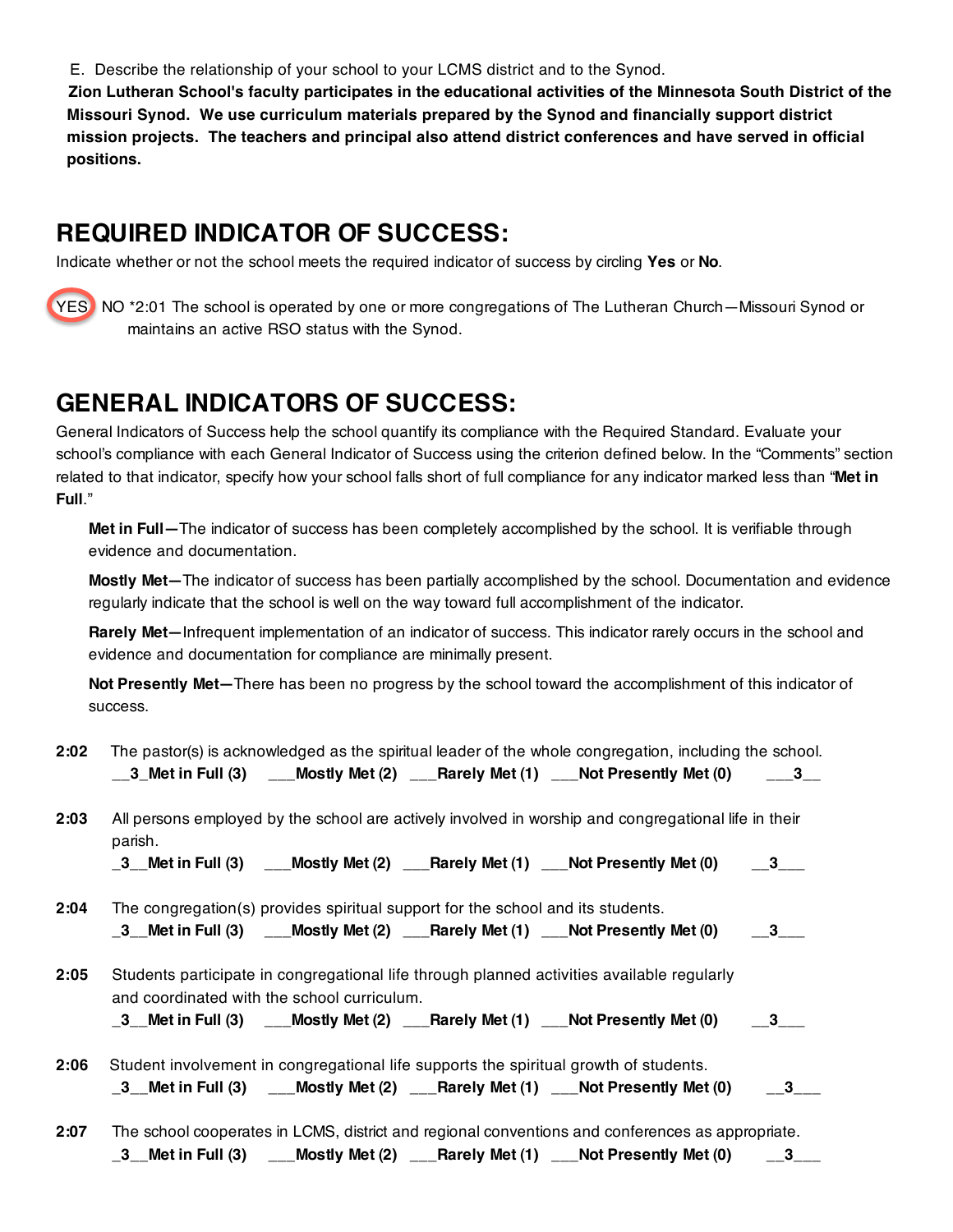| 2:08 | The pastor and the school staff evidence support for each other and each other's ministry.                                                                                            |                         |
|------|---------------------------------------------------------------------------------------------------------------------------------------------------------------------------------------|-------------------------|
|      | _3__Met in Full (3)  ___Mostly Met (2)  ___Rarely Met (1)  ___Not Presently Met (0)                                                                                                   | $\overline{\mathbf{3}}$ |
| 2:09 | The school has and effectively implements a written evangelism plan for families with children in the<br>school who do not have an identified church home or attend church regularly. |                         |
|      | $\_3$ Met in Full (3) $\quad$ Mostly Met (2) $\quad$ Rarely Met (1) $\quad$ Not Presently Met (0)                                                                                     | 3                       |

Total \_\_\_**24\_**\_\_\_\_

# **COMMENT ON THE SUBSECTION ON SCHOOL AND CONGREGATION:**

- A. Are the required indicators of success met? **YES**
- B. Is the total for the indicators of success a minimum of 16 points? **YES**
- C. Based on this portion of the self-study, what are the strengths of your school?
	- **Zion Lutheran School has a wonderful relationship with its operating congregation. The school has a large large percentage of the congregation's eligible children enrolled while, at the same time, reaching out into the community to provide a Christian education alternative to non-members. The financial burden of operating the school is shared by member and non-member tuition. Faculty members are active in the congregation and participate in non-school related activities. Upon graduation, children continue to be involved as lectors, ushers, attending youth group, sharing musical talents and other activities.**
- D. Based on the concerns identified in your self-study, you will develop future plans to improve your school. Identify every item marked as less than "Met in Full" with specific plans for action to be taken by the school over the next cycle of accreditation. Any areas identified as needing improvement in the "Respond to:" component must also be included in the proposed school action plan and addressed in the cumulative annual report.

# **Section II–B:**

# **School and Community**

# **OVERVIEW:**

The Lutheran school seeks to serve the community (the area in which the school is located), involving and enlisting community participation. The Lutheran school must be sensitive to local and state requirements and community needs if it is to be effective within that community.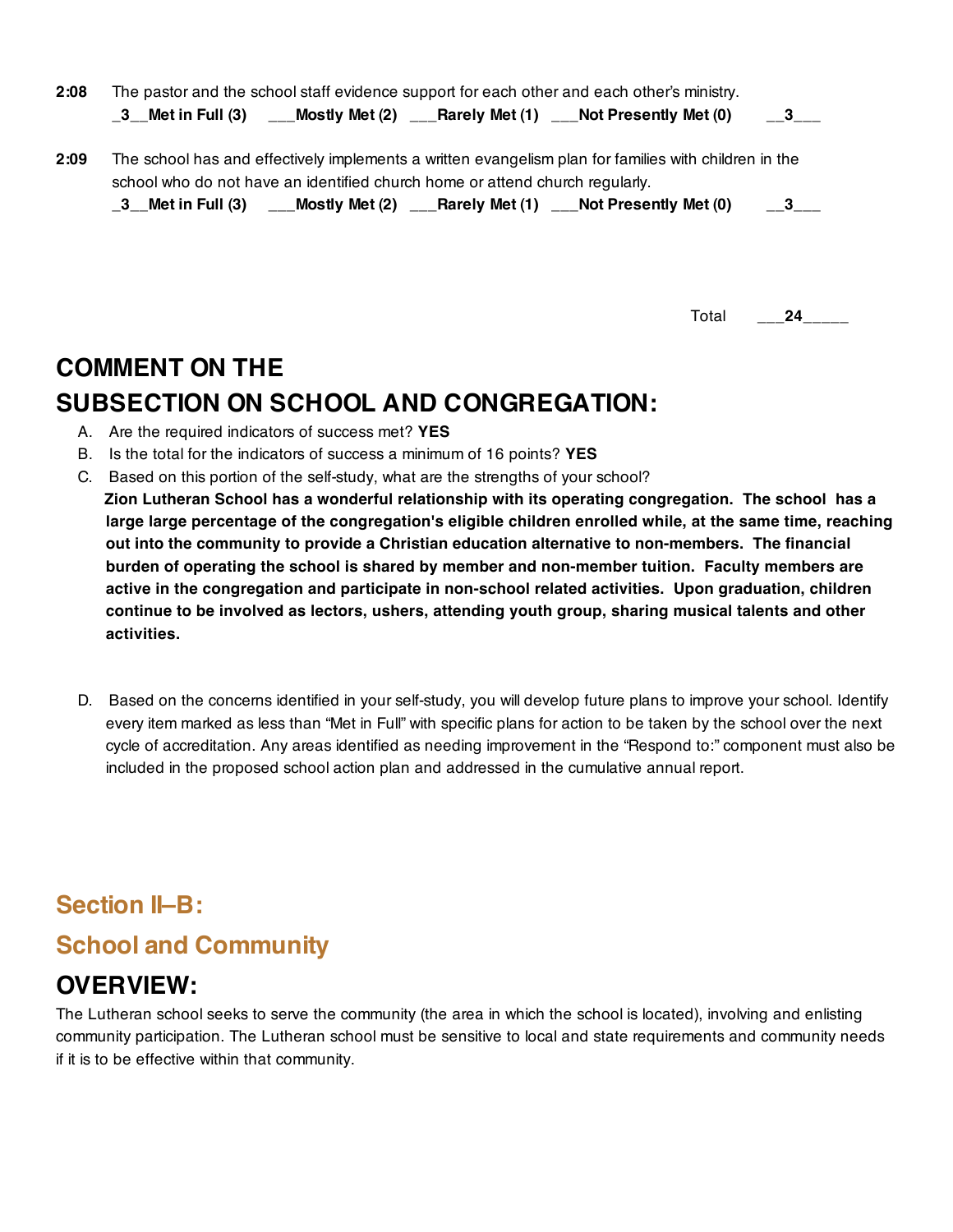## **RESPOND TO THE FOLLOWING:**

A. Briefly describe your program of public relations to the community.

 **Our church and school publish a monthly newsletter and calendar. The secretary publishes a weekly school newsletter called News and Notes. The school handbook and calendar are available online on our website. Events and articles are published in the local newspapers and are promoted through the website. Church services and Vacation Bible School dates are listed in the local newspapers and are on our website. We have an ad in the Norwood-Young America and Waconia brochures, titled "Welcome to the Area".**

B. How does the school serve its students' families?

 **Our school schedules parent-teacher conferences once a year and welcomes other parent contact as needed. Teachers make an effort to communicate regularly with the parents of students on upcoming events and assignments. Pastor teaches confirmation class and is available for counseling. Educational special needs are met through our special education teacher. Adults are encouraged to join the adult choir. The school makes use of an online grading system as well as the use of social networking sites, Facebook and Twitter. Zion Education League hosts various fundraisers benefitting the school throughout the year.**

C. What services does the school provide for the community?

 **Our school students seek to strengthen relationships with senior citizens through nursing home visits. The students and youth group are also involved in raking leaves in yards and picking up trash along road ditches. Our sledding hill, playground and ball field are regularly used by the community. Our chapel offerings often support the local food shelf. A special Thanksgiving food offering is also sent to the local food shelf. The community is welcomed to our annual Soup and Pie Supper, Polka Service, Pancake Breakfast/Silent Auction, Fish Fry and Pork Chop Dinner.** 

#### **ATTACHMENTS:**

- A sampling of public relations material.
- Your enrollment policy.
- Your school calendar.
- The parent–teacher organization's programs for the year.
- Your school's non-discrimination policy.
- Parent/Student handbooks.

# **REQUIRED INDICATOR OF SUCCESS:**

Indicate whether or not the school meets the required indicator of success by circling **Yes** or **No**.



YES NO \*2:10 A statement of nondiscrimination is evident in school printed materials and assures that students are admitted without regard to race, color, or national origin.

# **GENERAL INDICATORS OF SUCCESS:**

General Indicators of Success help the school quantify its compliance with the Required Standard. Evaluate your school's compliance with each General Indicator of Success using the criterion defined below. In the "Comments" section related to that indicator, specify how your school falls short of full compliance for any indicator marked less than "**Met in Full**."

**Met in Full—**The indicator of success has been completely accomplished by the school. It is verifiable through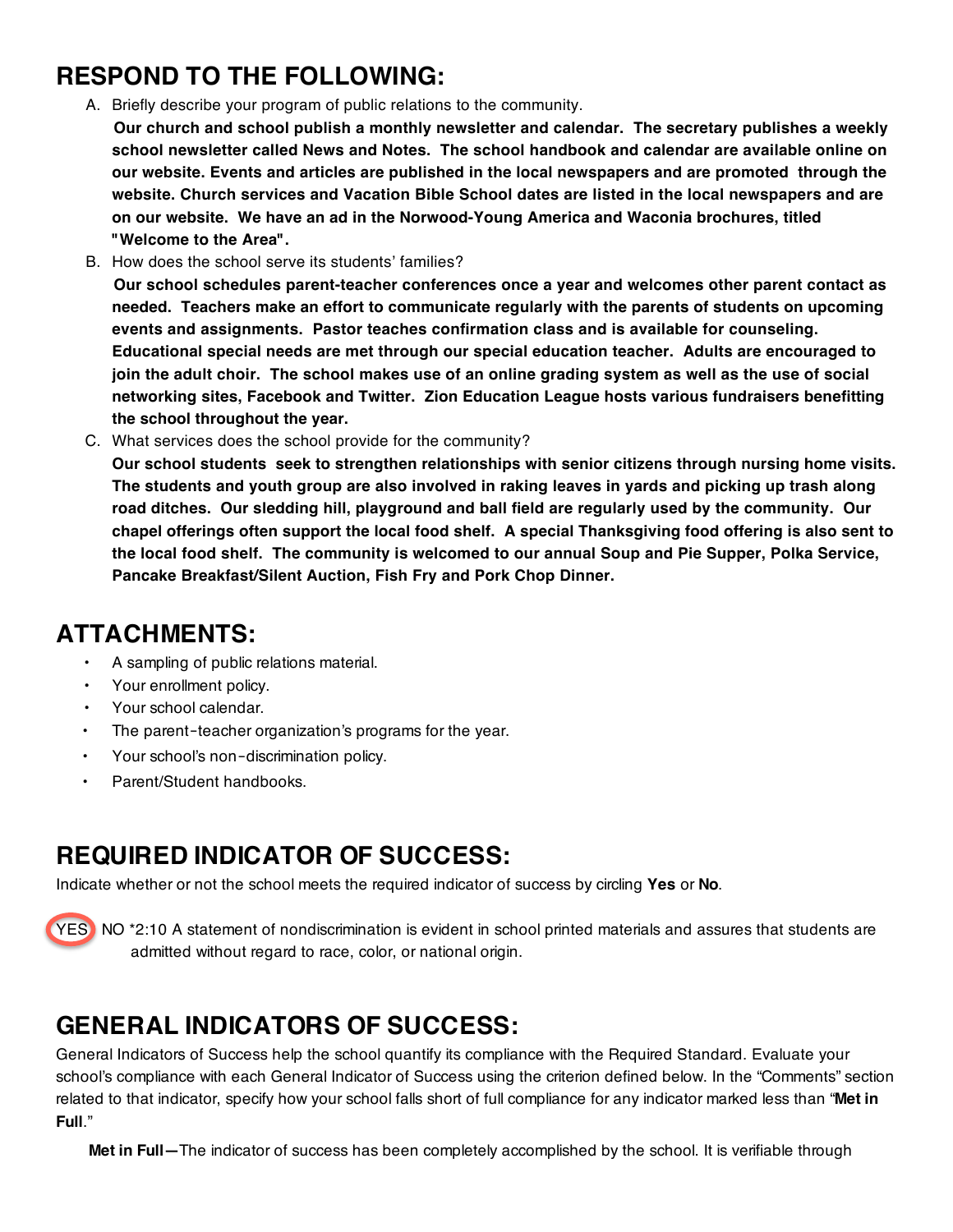evidence and documentation.

**Mostly Met—**The indicator of success has been partially accomplished by the school. Documentation and evidence regularly indicate that the school is well on the way toward full accomplishment of the indicator.

**Rarely Met—**Infrequent implementation of an indicator of success. This indicator rarely occurs in the school and evidence and documentation for compliance are minimally present.

**Not Presently Met—**There has been no progress by the school toward the accomplishment of this indicator of success.

**2:11** An effective public relations program communicates information about the school to its con‐ stituents and to all segments of the community in which it is located.

| $\_3\_$ Met in Full $(3)$ |  |  | ___Mostly Met (2) ___Rarely Met (1) ___Not Presently Met (0) |  |
|---------------------------|--|--|--------------------------------------------------------------|--|
|---------------------------|--|--|--------------------------------------------------------------|--|

**2:12** The use of volunteers in the school's educational program and student services enhances student growth.

**\_3\_\_Met in Full (3) \_\_\_Mostly Met (2) \_\_\_Rarely Met (1) \_\_\_Not Presently Met (0) \_\_3\_\_\_**

**2:13** Teachers use educational resources of the congregation and the community to facilitate student growth.

**\_\_3\_Met in Full (3) \_\_\_Mostly Met (2) \_\_\_Rarely Met (1) \_\_\_Not Presently Met (0) \_\_3\_\_\_**

**2:14** The school has a parent-teacher organization and/or other parent support groups.

**\_3\_\_Met in Full (3) \_\_\_Mostly Met (2) \_\_\_Rarely Met (1) \_\_\_Not Presently Met (0) \_\_3\_\_\_**

**2:15** Parent education programs and resources are available through the school.

- **\_3\_\_Met in Full (3) \_\_\_Mostly Met (2) \_\_\_Rarely Met (1) \_\_\_Not Presently Met (0) \_\_3\_\_\_**
- **2:16** All parents and family members of prospective, former, and current students, whether members or non‑members of the operating congregation(s), are made to feel welcome at the school and the operating congregation(s).

**\_\_3\_Met in Full (3) \_\_\_Mostly Met (2) \_\_\_Rarely Met (1) \_\_\_Not Presently Met (0) \_\_3\_\_\_**

- **2:17** All staff faculty members do participate in community activities and service organizations. **\_3\_\_Met in Full (3) \_\_\_Mostly Met (2) \_\_\_Rarely Met (1) \_\_\_Not Presently Met (0) \_\_3\_\_\_**
- **2:18** The school facilities are available, when practical, for use by appropriate community groups and activities. **\_3\_\_Met in Full (3) \_\_\_Mostly Met (2) \_\_\_Rarely Met (1) \_\_\_Not Presently Met (0) \_\_3\_\_\_**
- **2:19** The length and number of school days meets or exceeds any required state regulations. **\_3\_\_Met in Full (3) \_\_\_Mostly Met (2) \_\_\_Rarely Met (1) \_\_\_Not Presently Met (0) \_\_3\_\_\_**
- **2:20** The school maintains good relations with the local public schools.

|  | $\_3$ $\_$ Met in Full $(3)$ | $\_\_\_\$ Mostly Met $(2)$ $\_\_\_\_\$ Rarely Met $(1)$ |  | <b>___Not Presently Met (0)</b> |  |
|--|------------------------------|---------------------------------------------------------|--|---------------------------------|--|
|--|------------------------------|---------------------------------------------------------|--|---------------------------------|--|

Total \_\_**\_30\_**\_\_\_\_

#### **COMMENT ON THE WHOLE**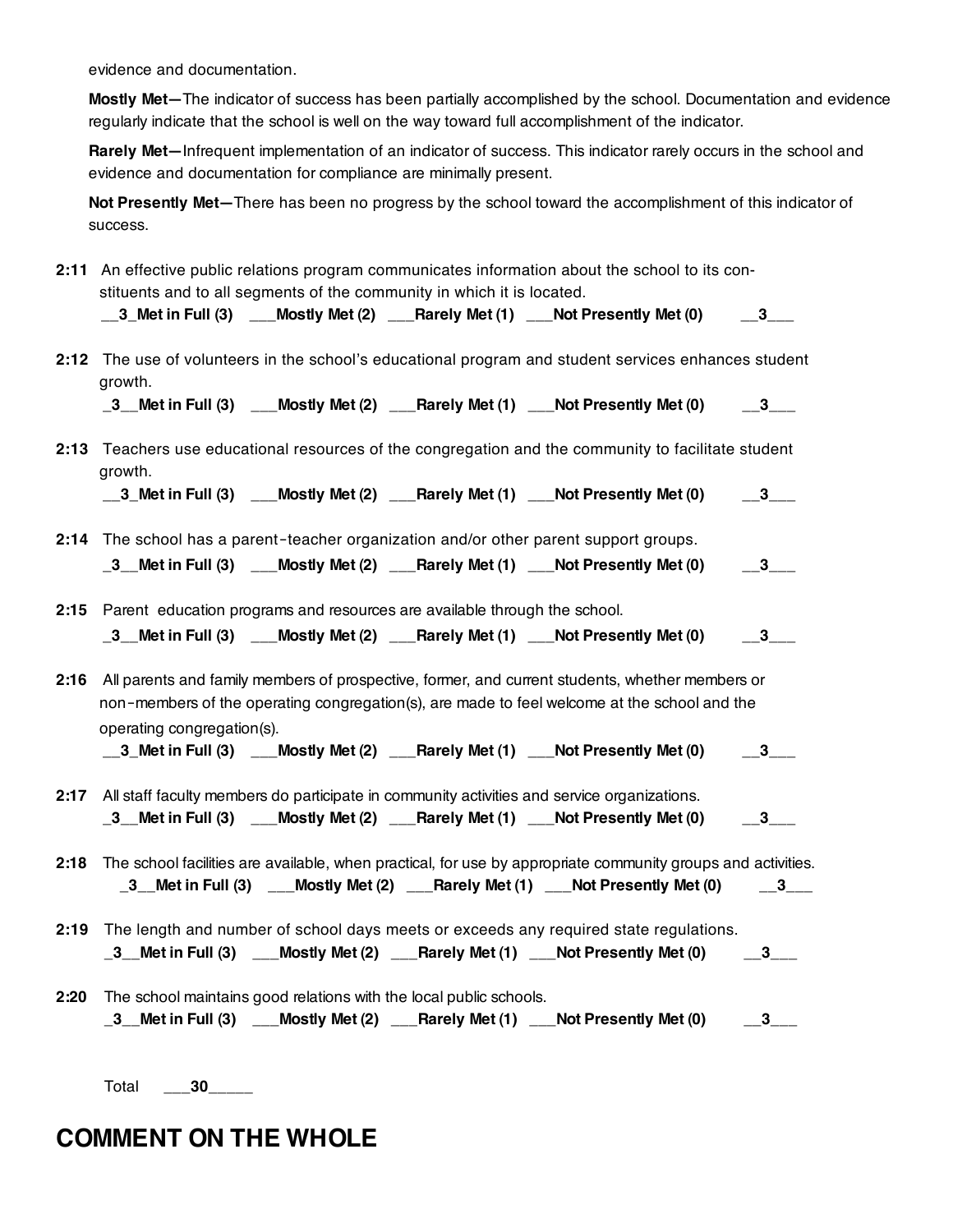### **SUBSECTION ON SCHOOL AND COMMUNITY:**

- A. Is the required indicator of success met? **YES**
- B. Is the total for the indicators of success a minimum of 20 points? **YES**
- C. Based on this portion of the self-study, what are the strengths of your school?

**Zion Lutheran School has enjoyed a positive relationship with our community. Our students are active in the community through summer recreation programs, scouts, and 4H. They play on several of the Norwood Young America and Waconia sports teams. Our parents and members are also involved in community organizations such as Lions an the volunteer Fire Department.**

D. Based on the concerns identified in your self-study, you will develop future plans to improve your school. Identify every item marked as less than "Met in Full" with specific plans for action to be taken by the school over the next cycle of accreditation. Any areas identified as needing improvement in the "Respond to:" component must also be included in the proposed school action plan and addressed in the cumulative annual report.

# **Section II-C:**

#### **School Climate**

#### **OVERVIEW:**

The Lutheran school is more than an assembly of people. It is a community of people, redeemed by God through Jesus Christ, in which all members are affirmed because of their forgiveness through Him. Christ's love motivates us to develop an atmosphere in which each member of the community may experience his individuality and contribute to the community. Members of this community recognize, value, and respect the needs of others for acceptance, love, correction, approval, and attention. All activities within the school, therefore, help to design, create, and foster this climate.

# **RESPOND TO THE FOLLOWING:**

A. Describe the climate of your school and its impact on the lives of students.

We feel that the overall climate of the school is good. The students have a Christian faith that we **hope will stay with them when they leave Zion. Parents, faculty and students work together for the benefit of the students. We have parent volunteers that help with various projects as needed. Academically, the education that students receive at Zion is outstanding. When they go to High School, they are well prepared to compete with their peers.**

B. Describe the worship experiences in which students and staff participate. **Students and faculty participate in daily devotions. Daily religion classes are taught by each teacher. A weekly chapel service is held in the sanctuary, with the faculty taking turns leading the service.**

C. In what ways do faculty members and administrators support one another?

**The faculty and administrator communicate daily in many ways. The faculty has the opportunity to share during daily devotions as well as throughout the day. The faculty uses block scheduling to meet individual teaching strengths. Teachers share materials, methods and ideas. The teachers often offer to change recess or bus duty with another to accommodate schedules.**

D. What are the characteristics of the teaching/learning environment that make it appropriate for each level of child served by your school (e.g. middle grades, early childhood, primary)?

**The classrooms enjoy a low teacher-student ratio. The teachers use age appropriate curriculum and materials, but can easily adapt curriculum as needed. Policies and procedures are appropriate as well as flexible to meet individual needs.**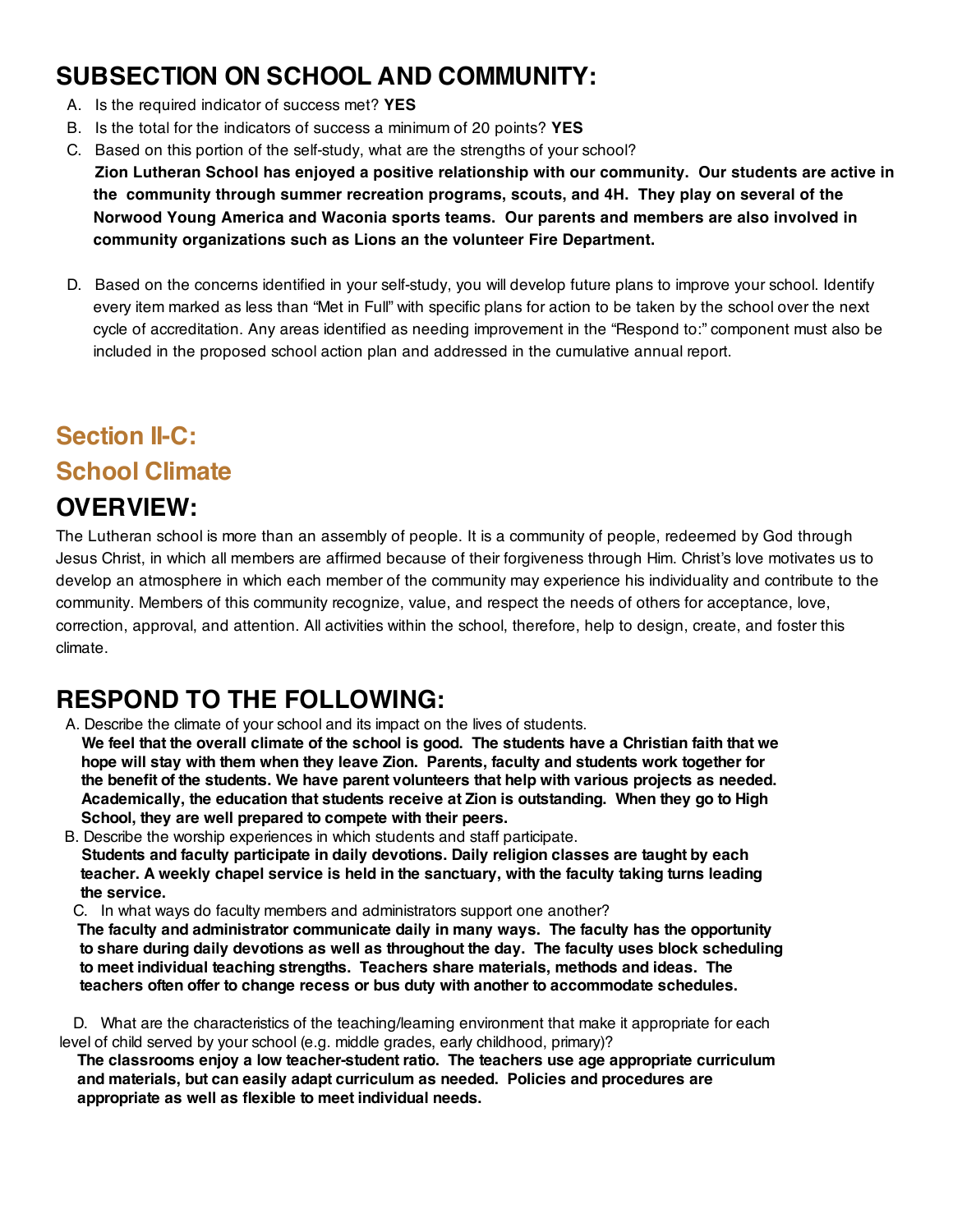# **ATTACHMENTS:**

- Your most recent form used to survey parents, teachers, and students about school climate. (See "Administrator's Manual," p. 34 ff.) Summarize the results.
- Discipline materials.

# **REQUIRED INDICATOR OF SUCCESS:**

Indicate whether or not the school meets the required indicator of success by circling **Yes** or **No**. Evaluate the level of implementation for each of the other indicators of success, total your points, and explain your responses in the comment section.



#### **General Indicators of Success:**

General Indicators of Success help the school quantify its compliance with the Required Standard. Evaluate your school's compliance with each General Indicator of Success using the criterion defined below. In the "Comments" section related to that indicator, specify how your school falls short of full compliance for any indicator marked less than "**Met in Full**."

**Met in Full—**The indicator of success has been completely accomplished by the school. It is verifiable through evidence and documentation.

**Mostly Met—**The indicator of success has been partially accomplished by the school. Documentation and evidence regularly indicate that the school is well on the way toward full accomplishment of the indicator.

**Rarely Met—**Infrequent implementation of an indicator of success. This indicator rarely occurs in the school and evidence and documentation for compliance are minimally present.

**Not Presently Met—**There has been no progress by the school toward the accomplishment of this indicator of success

**2:22** A loving, Christian climate is obvious throughout the school and during all school activities.

| $\_3$ Met in Full $(3)$ |  |  | ___Mostly Met (2) ___Rarely Met (1) ___Not Presently Met (0) | $-3$ |
|-------------------------|--|--|--------------------------------------------------------------|------|
|-------------------------|--|--|--------------------------------------------------------------|------|

**2:23** Students, teachers, and administrators respect each other as individual, fellow members of the body of Christ.

**\_\_\_Met in Full (3) \_2\_\_Mostly Met (2) \_\_\_Rarely Met (1) \_\_\_Not Presently Met (0) \_\_\_2\_\_ Comments: Respect for fellow students, teachers, and parents is taught to the students at every level. The** 

**students are taught that as Christ first loved us, we are to love others. Students are urged to resolve conflicts as they come up. Because we all sin, there will continue to be issues that need to be resolved.**

**2:24** Where desirable and practical, faculty members, parents, legal care-givers, and students participate in making school decisions.

| _Met in Full $(3)$ __2 Mostly Met $(2)$ ___Rarely Met $(1)$ ___Not Presently Met $(0)$             |  | $-2$ |
|----------------------------------------------------------------------------------------------------|--|------|
| Comments: Zion enjoys a core of parents that are active and willing to share concerns and work for |  |      |
| resolutions. We continue to reach out to all families to be a part of the decision making process. |  |      |

**2:25** Students demonstrate love for all people out of love for Christ.

**\_\_\_Met in Full (3) \_2\_\_Mostly Met (2) \_\_\_Rarely Met (1) \_\_\_Not Presently Met (0) \_\_2\_\_\_ Comments: We instill the love Christ has for all people in our students starting at an early age. Inappropriate choices are often made, and when they are, we continue to admonish and correct behavior.**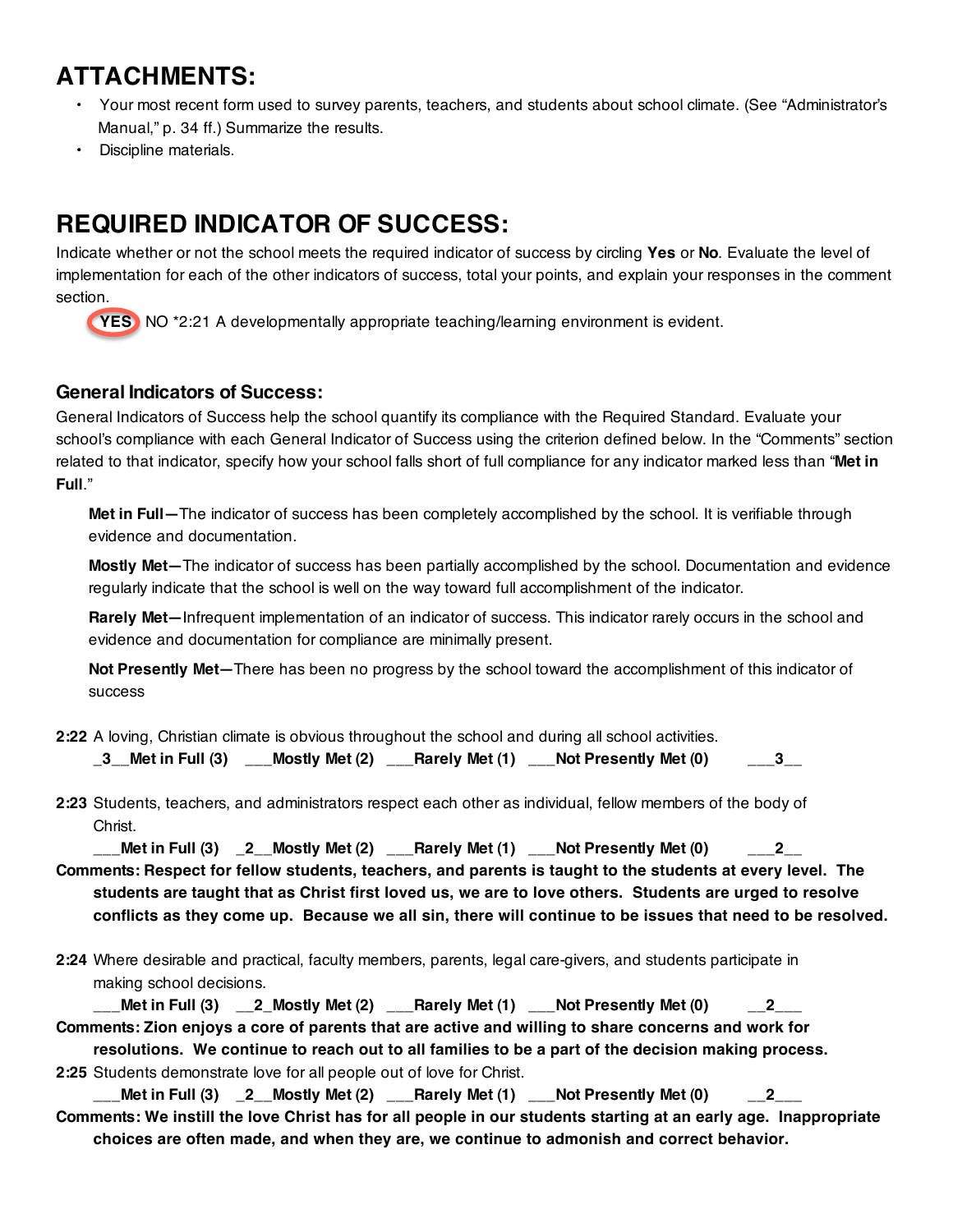| learning environment.                                                                     |  | 2:26 Student behavior is appropriate to encourage growth, and to maintain the school's chosen teaching/                                   |  |
|-------------------------------------------------------------------------------------------|--|-------------------------------------------------------------------------------------------------------------------------------------------|--|
|                                                                                           |  | _3__Met in Full (3) $\quad$ __Mostly Met (2) $\quad$ __Rarely Met (1) $\quad$ __Not Presently Met (0) $\quad$ $\quad$ _3__                |  |
| 2:27 Students' spiritual needs are given appropriate help by church and school.           |  |                                                                                                                                           |  |
|                                                                                           |  | _3 Met in Full (3) ___Mostly Met (2) ___Rarely Met (1) ___Not Presently Met (0) ___3__                                                    |  |
| 2:28 The legal rights of parents, legal caregivers, teachers, and students are protected. |  |                                                                                                                                           |  |
|                                                                                           |  | _3_Met in Full (3) ___Mostly Met (2) ___Rarely Met (1) ___Not Presently Met (0) ___3___                                                   |  |
| other students.                                                                           |  | 2:29 Students worship together daily either in each classroom or in an appropriate worship experience with                                |  |
|                                                                                           |  | $\_\_3$ Met in Full (3) $\_\_$ Mostly Met (2) $\_\_$ Rarely Met (1) $\_\_$ Not Presently Met (0) $\_\_3\_\_$                              |  |
| 2:30 Students are helped to grow in self-control out of love for Christ.                  |  |                                                                                                                                           |  |
|                                                                                           |  |                                                                                                                                           |  |
|                                                                                           |  | _3_Met in Full (3) $\quad$ __Mostly Met (2) $\quad$ __Rarely Met (1) $\quad$ __Not Presently Met (0) $\quad$ $\quad$ _3___                |  |
| 2:31 Faculty members and administrators are supportive of one another.                    |  |                                                                                                                                           |  |
|                                                                                           |  | _3_Met in Full (3) __Mostly Met (2) __Rarely Met (1) __Not Presently Met (0) __3__                                                        |  |
|                                                                                           |  |                                                                                                                                           |  |
| 2:32 Students and staff demonstrate a positive school spirit.                             |  | $\frac{3}{2}$ Met in Full (3) $\frac{3}{2}$ Mostly Met (2) $\frac{1}{2}$ Rarely Met (1) $\frac{1}{2}$ Not Presently Met (0) $\frac{3}{2}$ |  |
| 2:33 Staff members understand and relate appropriately with students.                     |  |                                                                                                                                           |  |
|                                                                                           |  | $\_3$ Met in Full (3) $\qquad$ Mostly Met (2) $\qquad$ Rarely Met (1) $\qquad$ Not Presently Met (0) $\qquad$ $\_3$                       |  |
| 2:34 Staff members understand and relate appropriately with families.                     |  |                                                                                                                                           |  |
|                                                                                           |  | _3__Met in Full (3) $\quad$ ___Mostly Met (2) $\quad$ ___Rarely Met (1) $\quad$ __Not Presently Met (0) $\quad$ __3___                    |  |

Total \_\_**\_36**\_\_\_\_\_\_

# **COMMENT ON THE WHOLE SUBSECTION ON SCHOOL CLIMATE:**

- A. Is the required indicator of success met? **YES**
- B. Is the total for the indicators of success a minimum of 26 points? **YES**
- C. Based on this portion of the self-study, what are the strengths of your school? **We believe that our school's strength lies in our church and school families. Parents, grandparents, students and staff work together to create a positive atmosphere where children can grow academi‐ cally and in their love for Christ and all people.**
- D. Based on the concerns identified in your self-study, you will develop future plans to improve your school. Identify every item marked as less than "Met in Full" with specific plans for action to be taken by the school over the next cycle of accreditation. Any areas identified as needing improvement in the "Respond to:" component must also be included in the proposed school action plan and addressed in the cumulative annual report.